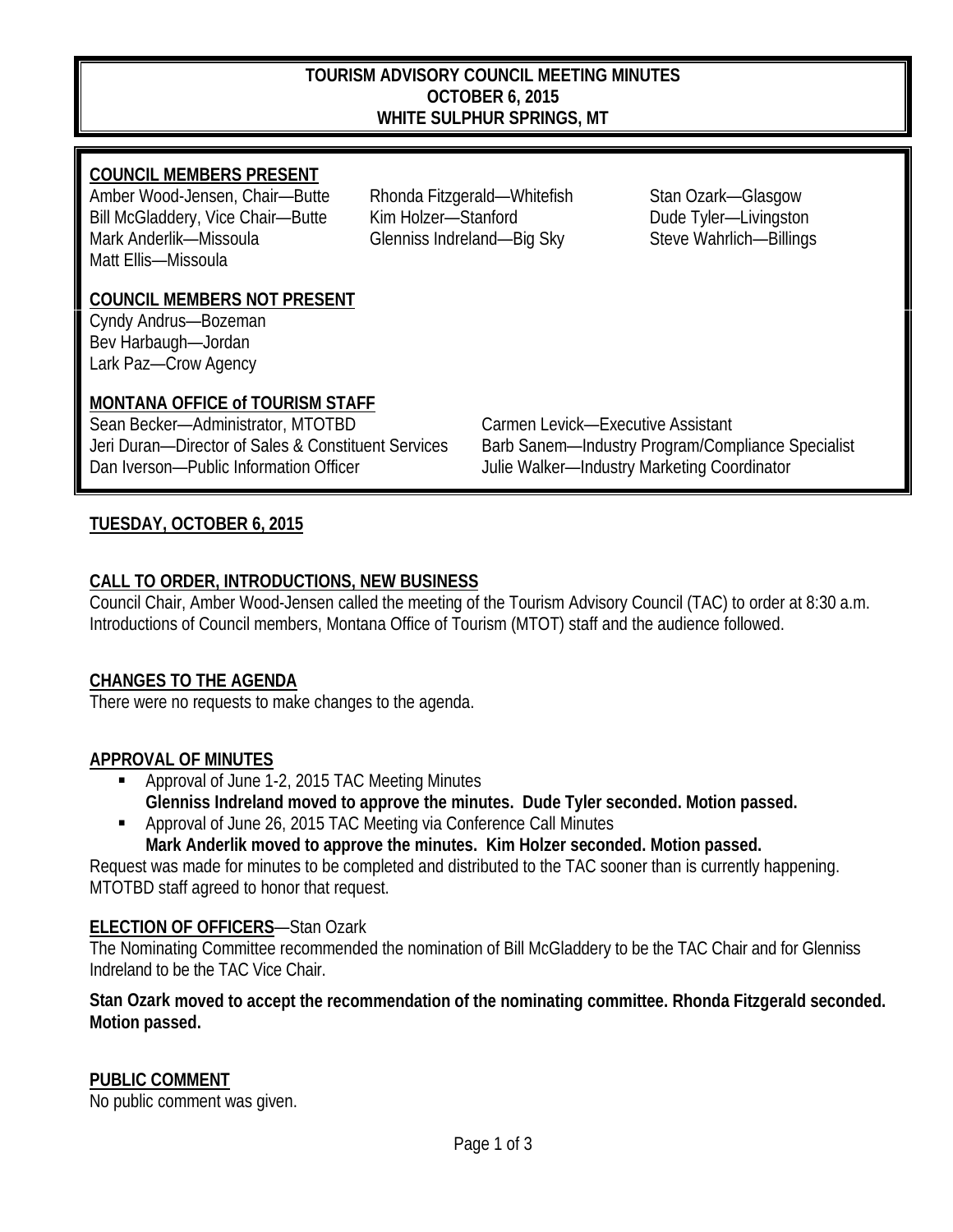# **COMMITTEE REPORTS BY RESPECTIVE CHAIRS**

**Marketing Committee**—Glenniss Indreland, Chair

## *FY15 Audits*

The Marketing Committee recommended final approval for the following FY15 audits:

 *Central Montana*: Approval as submitted with uncommitted funds on hand of \$0.43.

 **Amber Wood-Jensen moved to approve the recommendation. Dude Tyler seconded. Motion passed.**

 *Glacier Country*: Approval as submitted with uncommitted funds on hand of \$891.63.  **Dude Tyler moved to approve the recommendation. Kim Holzer seconded. Motion passed.**

 *Missouri River Country*: Approval as submitted with uncommitted funds on hand of \$0.35.  **Mark Anderlik moved to approve the recommendation. Dude Tyler seconded. Motion passed.**

 *Yellowstone Country*: Approval as submitted with uncommitted funds on hand of \$0.71.  **Kim Holzer moved to approve the recommendation. Dude Tyler seconded. Motion passed.**

 *Southeast Montana*: Approval as submitted with uncommitted funds on hand of \$0.00.  **Dude Tyler moved to approve the recommendation. Steve Wahrlich seconded. Motion passed.**

 *Billings CVB*: Approval as submitted with uncommitted funds on hand of \$41.27.  **Matt Ellis moved to approve the recommendation. Mark Anderlik seconded. Motion passed.**

## *Region/CVB Regulations Update*

Suggested changes to the Region/CVB Regulations were presented. They are:

- 1. Page 6—Replace "representative" with "paid staff or board member"
- 2. Page 7—Add Joint Venture language back into the Regulations
	- The Department offers organizations the opportunity to partner in marketing projects (Joint Ventures) with the Department and other lodging facility use tax funded entities. Organizations shall request approval of a Joint Ventures budget from the Council at the time of the approval of the annual marketing plan. Projects that are decided upon after the approval of the annual marketing plan shall be funded through Opportunity Marketing, as a new project, or by transferring funds within the approved organization's budget into their Joint Venture line item.
- 3. Page 10—Add language in Plan Review section
	- **Funds will only be released upon approval of the marketing plan at the June Council meeting.**
- 4. Page 10—Replace "See pages 20-24" with Section 12
	- Marketing Segments, Strategies, Methods and Budgets. See Section 12 for eligible marketing and administrative expenditures.
- 5. Page 11—Add language #6
	- Funds will only be released upon approval of the marketing plan at the June Council meeting.
- 6. Page 11—Replace "Cooperative" and "co-ops" with Joint Ventures
	- In what types of Joint Ventures with MTOT would you like to participate?
	- In what other types of Joint Ventures would you like to participate? (Regions/CVBs, etc.)
	- What types of Joint Ventures have you done in the past? Were they successful? Why or why not?
- 7. Page 14—Eligible Marketing Expense #5
	- What are the differences between Voices of Montana Tourism and Tourism Matters
	- Is Voices of Montana Tourism an eligible marketing expense—research
- 8. Page 15—Eligible Marketing Expense; add tips and set up assistance eligibility language
	- Gratuities/Tips: May be reimbursed only if necessary as part of method or project. Not for personal travel such as housekeeping, restaurants, luggage assistance.
	- Trade show set-up assistance but not luggage assistance.